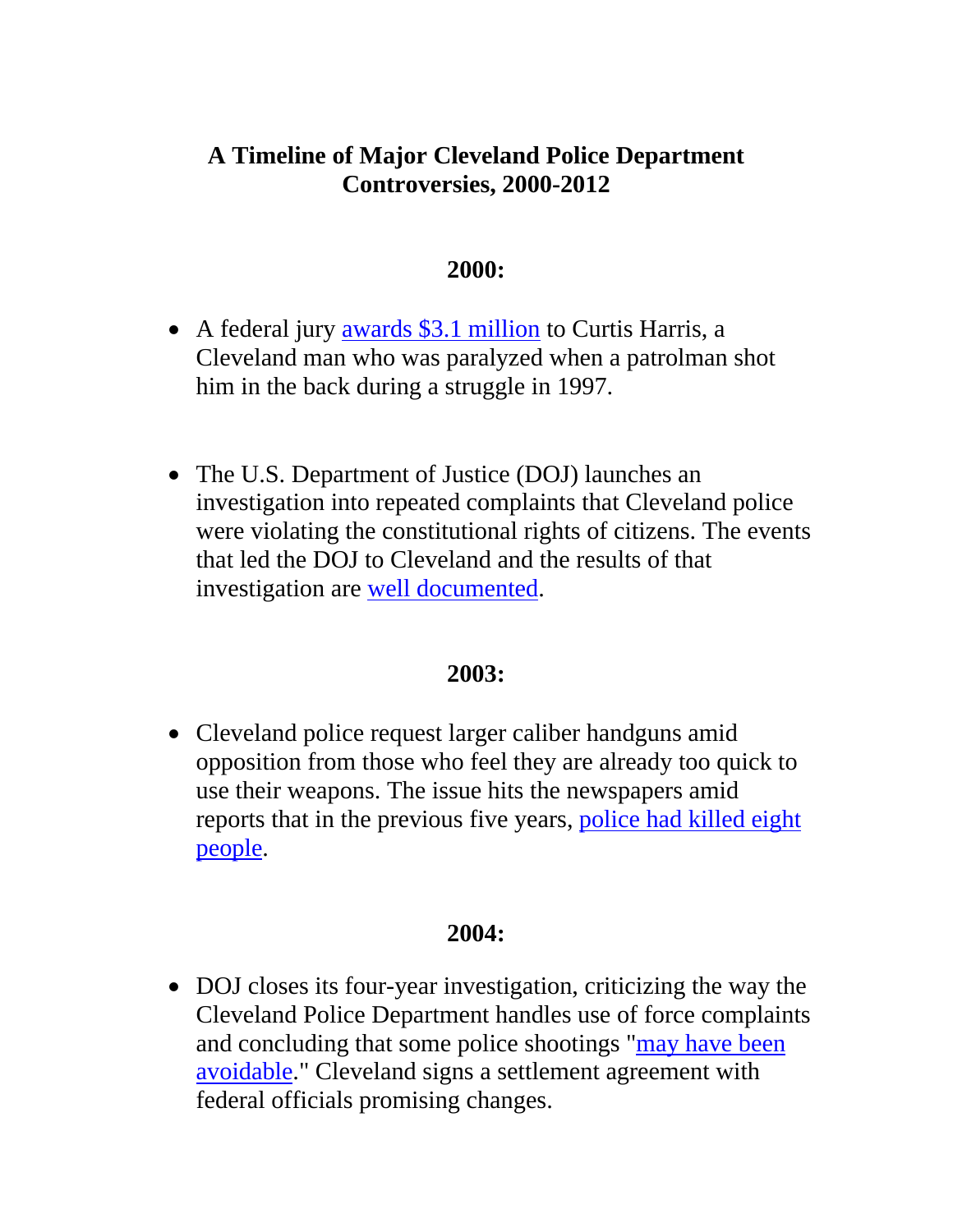## **2005:**

- Cleveland Police shoot and kill 15-year old Brandon McCloud in the bedroom of his home. Media reports that a dispatcher advised an officer at the scene to "shoot to kill."
- Three more police suspects die under questionable circumstances before the end of the year, bringing the twoyear total to five. A special prosecutor is appointed to investigate these deaths. She later rules in favor of the police in each case.

## **2007:**

- Cleveland Police Chief Michael McGrath "tightens" the department's policy on car chases after eight people are either injured or killed in 2007 as a result of police chases in the city.
- The *Plain Dealer* reports that all of the 4,427 use-of-force investigations by police supervisors from Jan. 1, 2003, through Sept. 9, 2006, ended in the officers' favor.

## **2008:**

• The *Plain Dealer* reports that at least 18 people had been killed in Northeast Ohio and even more injured since 2003 in accidents involving police chases. Six of the people killed were innocent bystanders.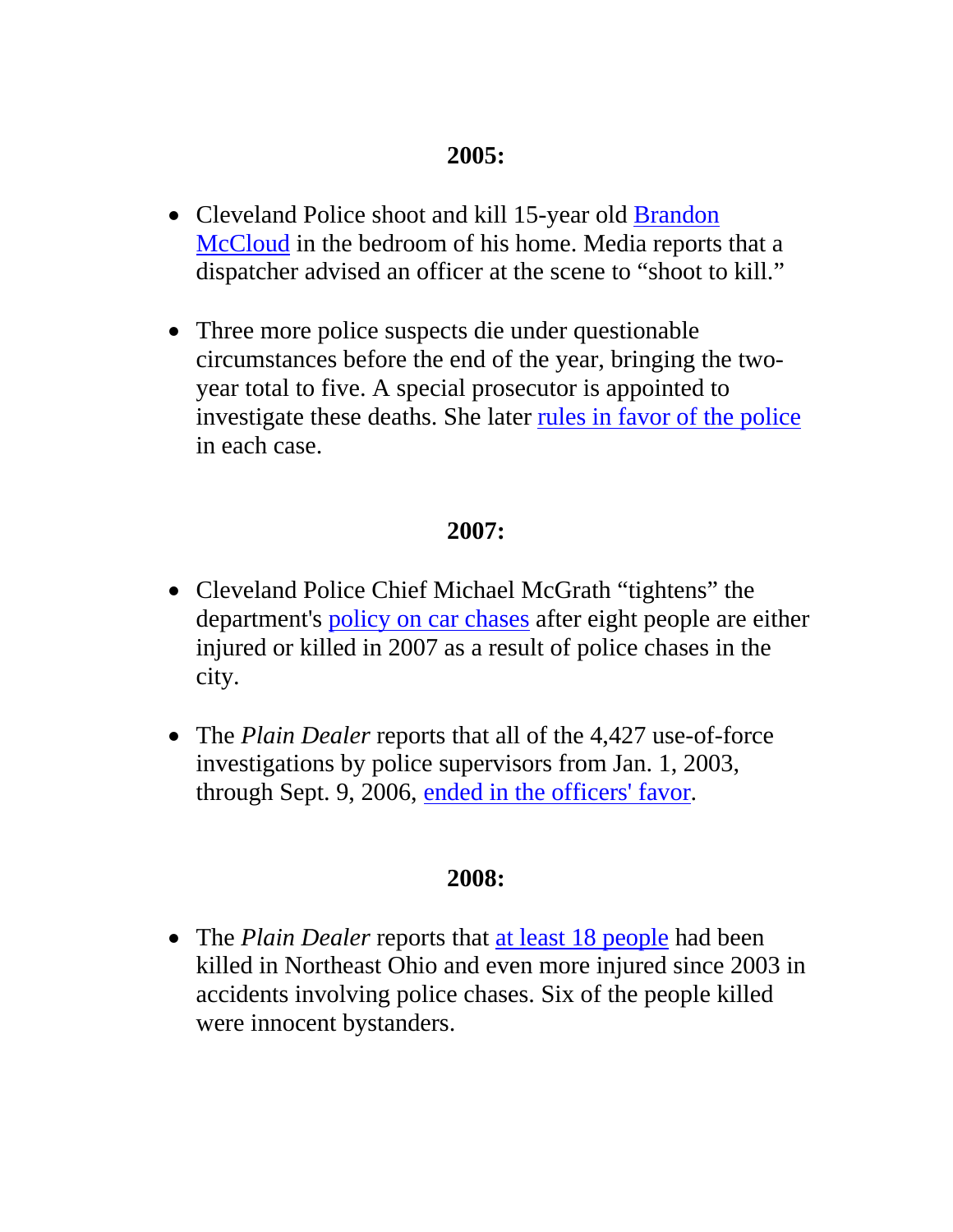- Several officers pursue and forcibly arrested Harold Harris, 39, who they believe to be involved in a nearby aggravated robbery on the East Side. Officers reported hitting him "numerous times" before they were able to handcuff him. The car Harris was driving was not ultimately the one involved in the nearby crime.
- Police approach Marlando Williams after seeing him jaywalking near East 93rd Street and Wade Park Avenue. They say the man looks familiar from prior "incidents" A foot chase follows and Williams is later shocked with a Taser. Since jaywalking is so rarely enforced in Cleveland, questions of selectivity and bias were raised almost immediately. Police argued that they had a right to go after Williams since he looked familiar from two prior incidents.
- Officers Lyndsey Bissell and Adonna Perez are accused of assaulting a handcuffed inmate. They later plead not guilty in Cleveland Municipal Court and are acquitted.

## **2011**

• Officers Paul Crawford, Martin Lentz, Christopher Randolph and Kevin Smith are involved in a car chase and a physical altercation with Edward Henderson, a man with a history of mental illness. They are charged with assault and plead not guilty. The charges are later dropped when federal prosecutors take over the case.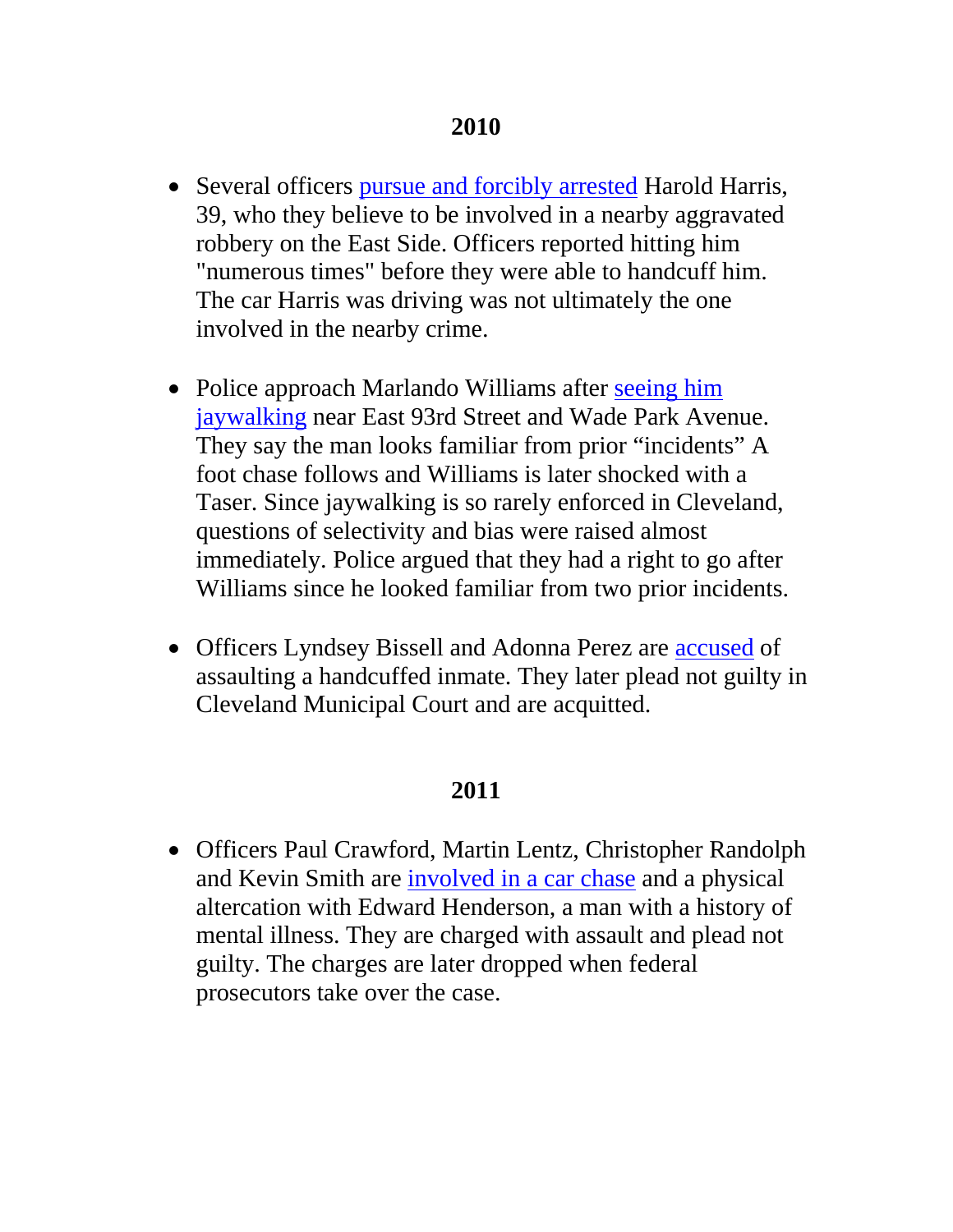- A media investigation uncovers that six Cleveland police officers accused of using excessive force had been involved in physical altercations with at least 39 suspects since February 2009. All but one of these suspect were unarmed, 14 of the 36 suspects were never convicted of any crime and eight were never even charged.
- The same investigation uncovers that three of the officers accused of using excessive force had a history of financial problems, drug use and/or misdemeanor arrest records.
- Officer Martin Lentz arrests Jalil Anderson, of York, Pa., after a traffic stop on suspicion of driving under suspension. Lentz's written incident report from the evening, states that Anderson became combative during booking at City Jail and threw a belt that struck and injured the officer. Anderson is charged with felony assault of a police officer. Video evidence later contradicts the officer's claim. The police department denies the existence of the video for time, then later refuses to release it as a public record
- A state corrections officer files a lawsuit after a mysterious standoff with police that nearly results in a double-shooting. The case is later settled for \$900,000.
- The mother of a man who died after a New Year's Eve struggle with police files a suit accusing officers of using excessive force.
- Days later, an on-duty Cleveland police officer shoots and kills a man in Parma. The family of the man later sues the department.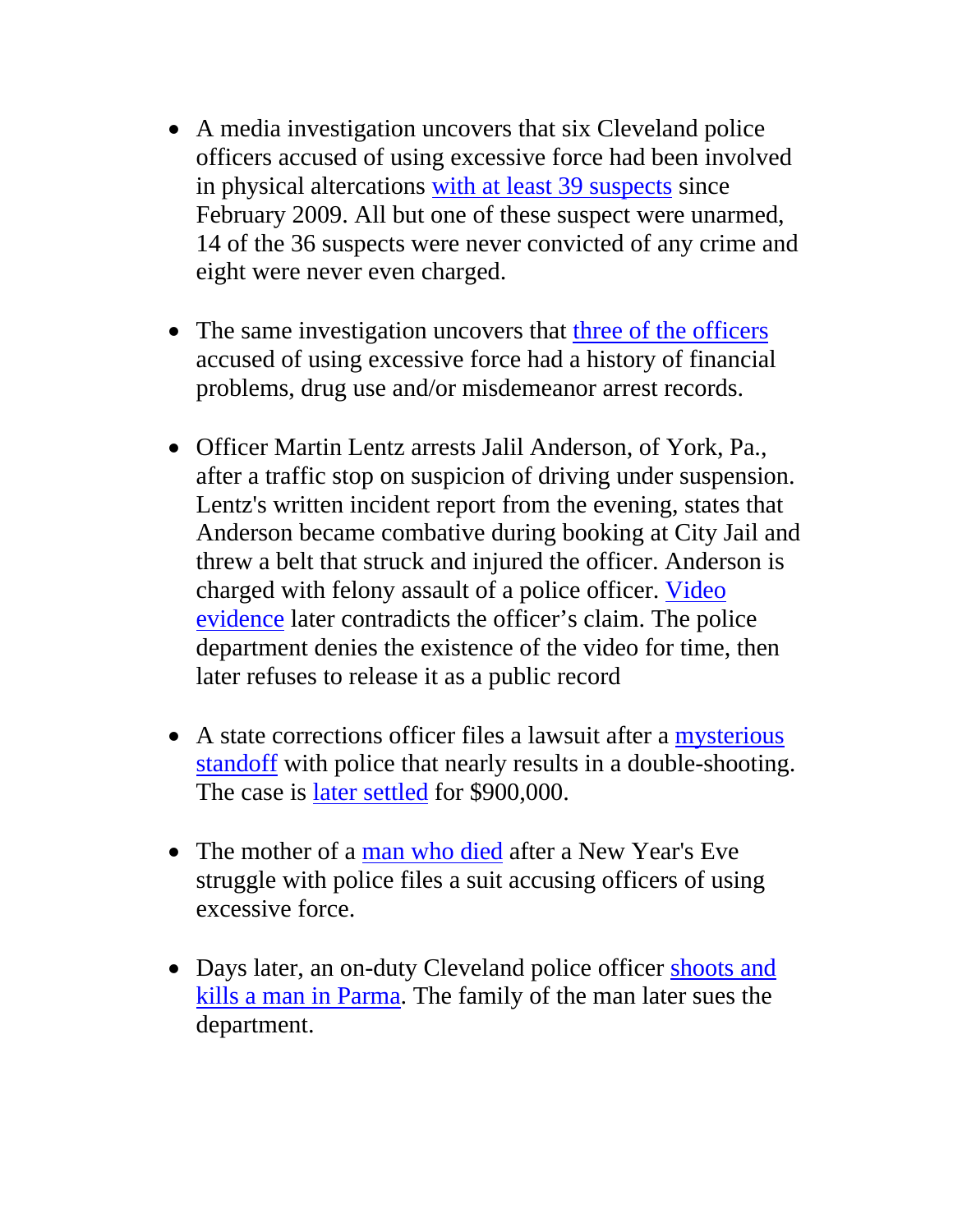- A two-year string of continuous incidents leads the Cleveland Plain Dealer to launch a deeper investigation. Many begin to call for a second DOJ investigation.
- Mere weeks after the Plain Dealer reports on these renewed calls for a DOJ investigation, they report that police have again been sued, this time for using excessive force on a Puerto-Rican teenager with Down Syndrome. They reportedly mistook the boy for a white neighborhood robber who was older, heavier and nearly a foot taller than the teenager.
- A 2011 Cleveland State University study again raises serious questions about the police procedures for investigating citizen complaints and providing answers. Many of those surveyed report that internal investigations into their complaints are not thorough, and the results are very slow, with most never being informed of a result either way.
- A book by Professor Ronnie Dunn, the Cleveland State professor who conducted the research, presents data which shows that Cleveland police ticket blacks at higher rates than whites. This information prompts a call for legislation requiring the monitoring of data from traffic stops in Cleveland. No law is ever passed.
- An ACLU of Ohio report, "Overcharging, Overspending, Overlooking: Cuyahoga County's Costly War on Drugs", describes the targeting of African American communities for patrols and sweeps, resulting in disproportionate rates of arrest and incarceration for people of color.